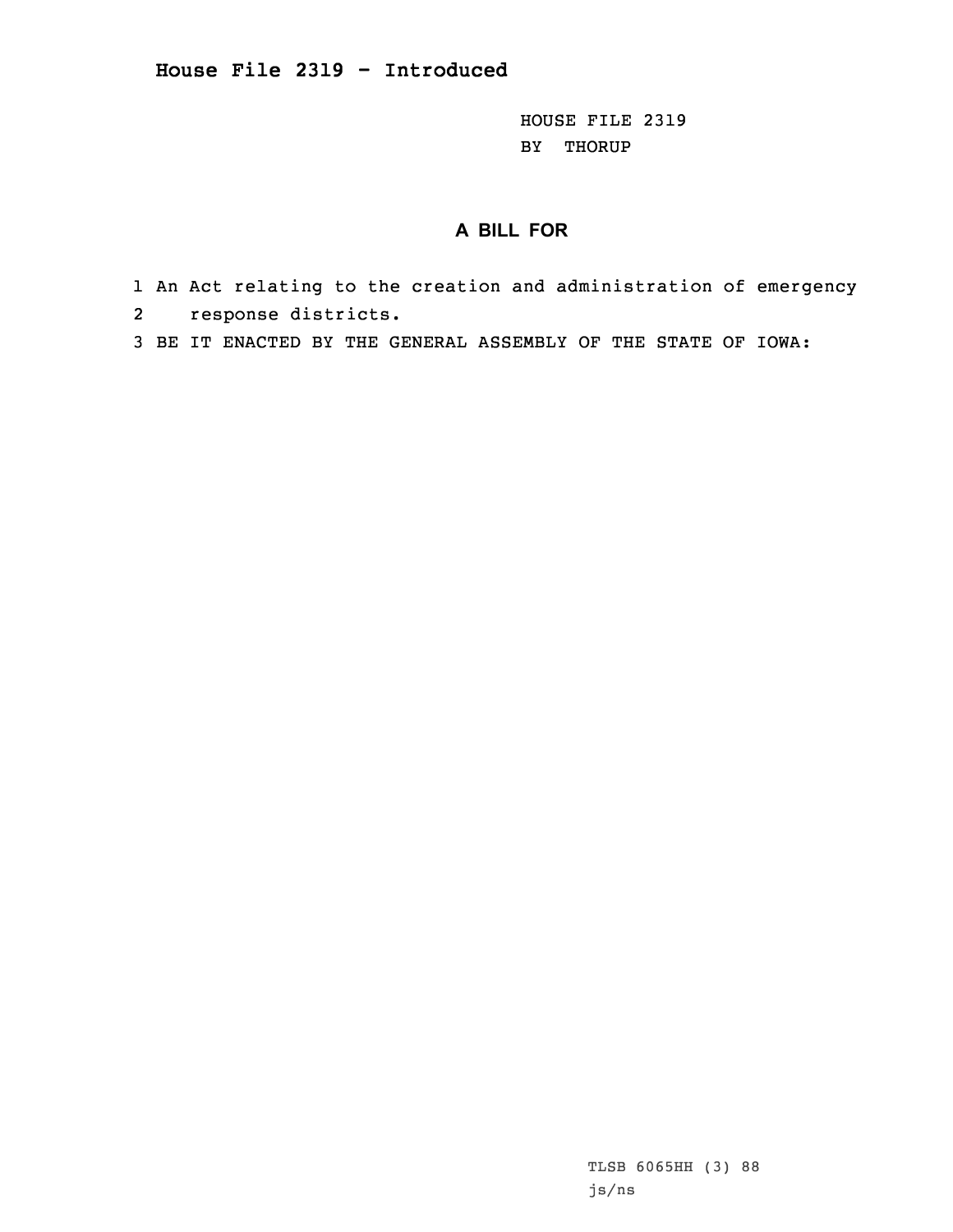1 Section 1. Section 357J.1, Code 2020, is amended to read as 2 follows:

3 **357J.1 Authorization and purpose.**

41. This [chapter](https://www.legis.iowa.gov/docs/code/2020/357J.pdf) authorizes a pilot project for which a 5 county of the state may establish an the establishment of 6 emergency response district districts.

7 2. The purpose of this [chapter](https://www.legis.iowa.gov/docs/code/2020/357J.pdf) is to provide a county within 8 the state an opportunity to participate in <sup>a</sup> pilot project 9 having a new governance structure to facilitate the delivery 10 and funding of fire protection service and emergency medical ll <del>service to residents of the county.</del> do all of the following: 12 *a.* Serve <sup>a</sup> public use and promote the health, safety, 13 prosperity, security, and general welfare of the citizens 14 of emergency response districts by preventing or reducing

15 duplication, overlapping, and fragmentation of the functions

16 and facilities of special districts.

 *b.* Better serve the citizens of the state through consolidation. *c.* Reduce costs and increase efficiency of operation. Sec. 2. Section 357J.2, Code 2020, is amended by adding the

21 following new subsections:

22 NEW SUBSECTION. 1A. *"Board of trustees"* means the board 23 of trustees of <sup>a</sup> township.

24 NEW SUBSECTION. 2A. *"Council"* means <sup>a</sup> city council of <sup>a</sup> 25 city.

<sup>26</sup> NEW SUBSECTION. 4. *"Governmental entity"* means <sup>a</sup> county, 27 city, or township.

28 Sec. 3. Section 357J.2, subsections 2 and 3, Code 2020, are 29 amended to read as follows:

<sup>30</sup> 2. *"Commission"* means <sup>a</sup> governing body composed of <sup>a</sup> member 31 of the board of supervisors, the sheriff, and the mayor from 32 each city within the district. A member of the commission

33 shall not appoint <sup>a</sup> designee to serve on the commission in the

34 member's capacity or designee of each governmental entity that

35 is <sup>a</sup> member of the emergency response district.

LSB 6065HH (3) 88

 $js/ns$   $1/4$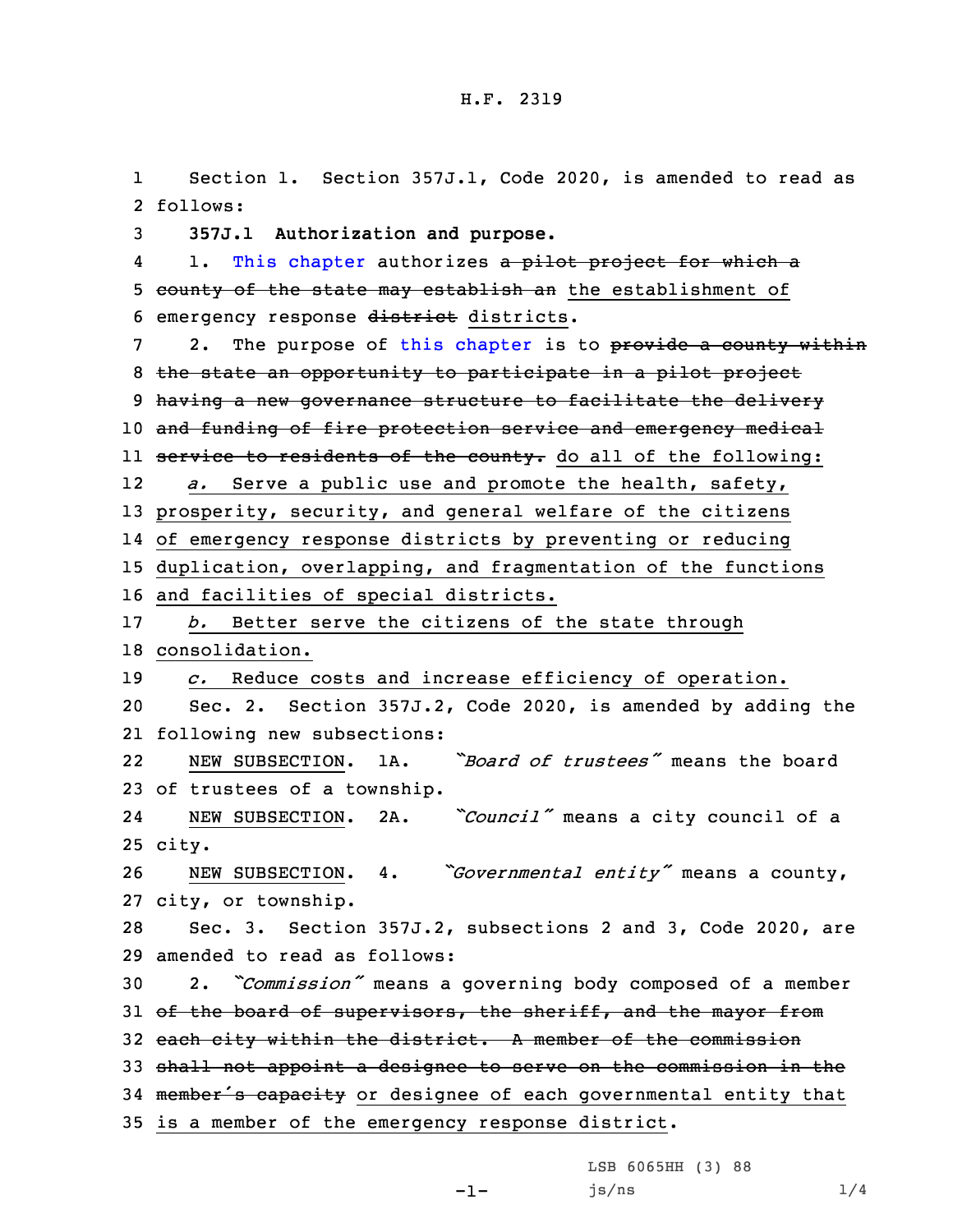1 3. *"District"* means an emergency response district area. 2 Sec. 4. Section 357J.3, Code 2020, is amended by striking 3 the section and inserting in lieu thereof the following: 4 **357J.3 Notification of public hearing.** 5 1. Each governmental entity intending to participate in 6 an emergency response district shall issue <sup>a</sup> notice of intent 7 to hold <sup>a</sup> public hearing concerning the establishment of <sup>a</sup> 8 proposed district. The hearing shall not be held until at 9 least thirty days after the notice is issued but not more than 10 ninety days after the notice is issued. 11 2. Notice required under subsection 1 shall include all of 12 the following information: 13 *a.* <sup>A</sup> statement explaining the need for fire protection 14 service or emergency medical service. 15 *b.* The geographic boundaries of the district. 16 *c.* The approximate number of families in the district. 17 *d.* The proposed personnel, equipment, and facilities to 18 provide the fire protection services or emergency medical 19 services. 20 *e.* The date, time, and location of the public hearing. 21 Sec. 5. Section 357J.4, Code 2020, is amended to read as 22 follows: 23 **357J.4 District —— boundary changes.** 24 1. The boundary lines of <sup>a</sup> district may include any 25 incorporated or unincorporated areas within a county. 26 2. *a.* The boundary lines of <sup>a</sup> district shall not be changed 27 after the district is established except as provided in this 28 subsection. 29 *a. b.* The boundary lines of <sup>a</sup> district shall be changed and 30 shall become effective immediately upon approval of all of the 31 following: 32  $(1)$  The the commission and each governmental entity 33 currently participating in the emergency response district. 34 (2) The board of township trustees of the area proposed to 35 be included or excluded from the district.

LSB 6065HH (3) 88

```
-2-
```
js/ns 2/4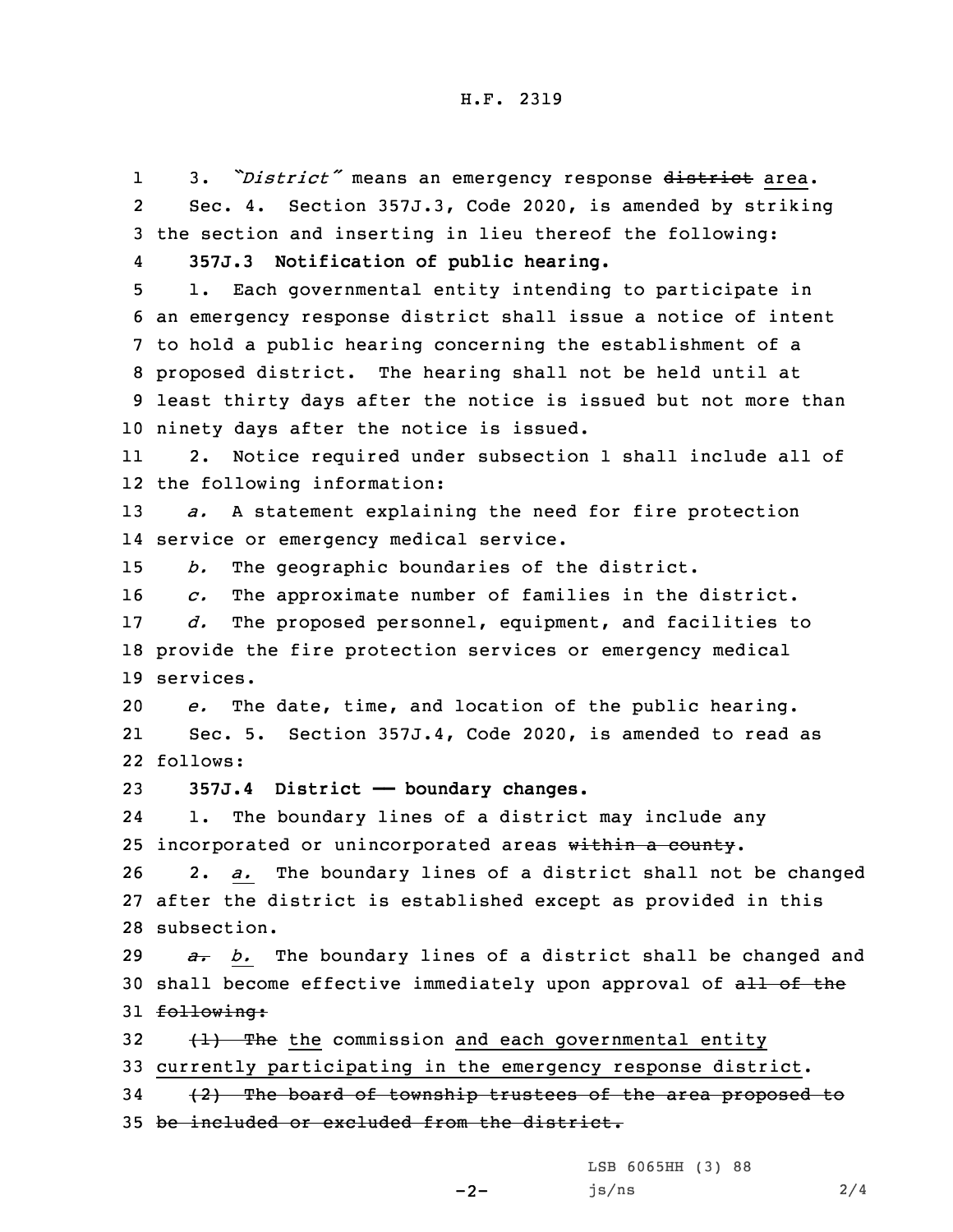1(3) The district fire chief.

2 (4) The assistant fire chief who is responsible for delivery 3 of fire protection service and emergency medical service 4 within the area proposed to be excluded from the district, if 5 applicable.

6 (5) The fire chief of <sup>a</sup> fire department in the area proposed 7 to be included in the district, if applicable.

 *b.* The boundary lines of <sup>a</sup> district shall be changed to 9 exclude a city or the unincorporated areas of a township if the commission receives <sup>a</sup> written request from the governing body ll <del>of the city or the board of township trustees, as applicable,</del> 12 <del>requesting exclusion from the district. However, a boundary</del> change under this paragraph shall become effective no earlier than eighteen months following receipt of the written request. Sec. 6. NEW SECTION. **357J.19 Dissolution of district.** Incorporation documents of an emergency response district shall include provisions for dissolution, the withdrawal of an individual participant in the emergency response district, and the dispensing of property in the case of either event. Sec. 7. REPEAL. Sections 357J.5, 357J.6, 357J.7, 357J.8, 357J.9, and 357J.14, Code 2020, are repealed. 22EXPLANATION

23 **The inclusion of this explanation does not constitute agreement with** 24**the explanation's substance by the members of the general assembly.**

25 This bill relates to the creation and administration of 26 emergency response districts.

 Current law creates <sup>a</sup> pilot project authorizing <sup>a</sup> county to establish an emergency response district within the county. <sup>A</sup> commission composed of <sup>a</sup> member of the county board of supervisors, the county sheriff, and the mayor from each city within the district is responsible for governing the district and no member may appoint <sup>a</sup> designee to serve on the commission. Current law allows certain boards of supervisors to call for the creation of an emergency response district and notify the state fire marshal's office if <sup>a</sup> motion to

 $-3-$ 

LSB 6065HH (3) 88  $js/ns$  3/4